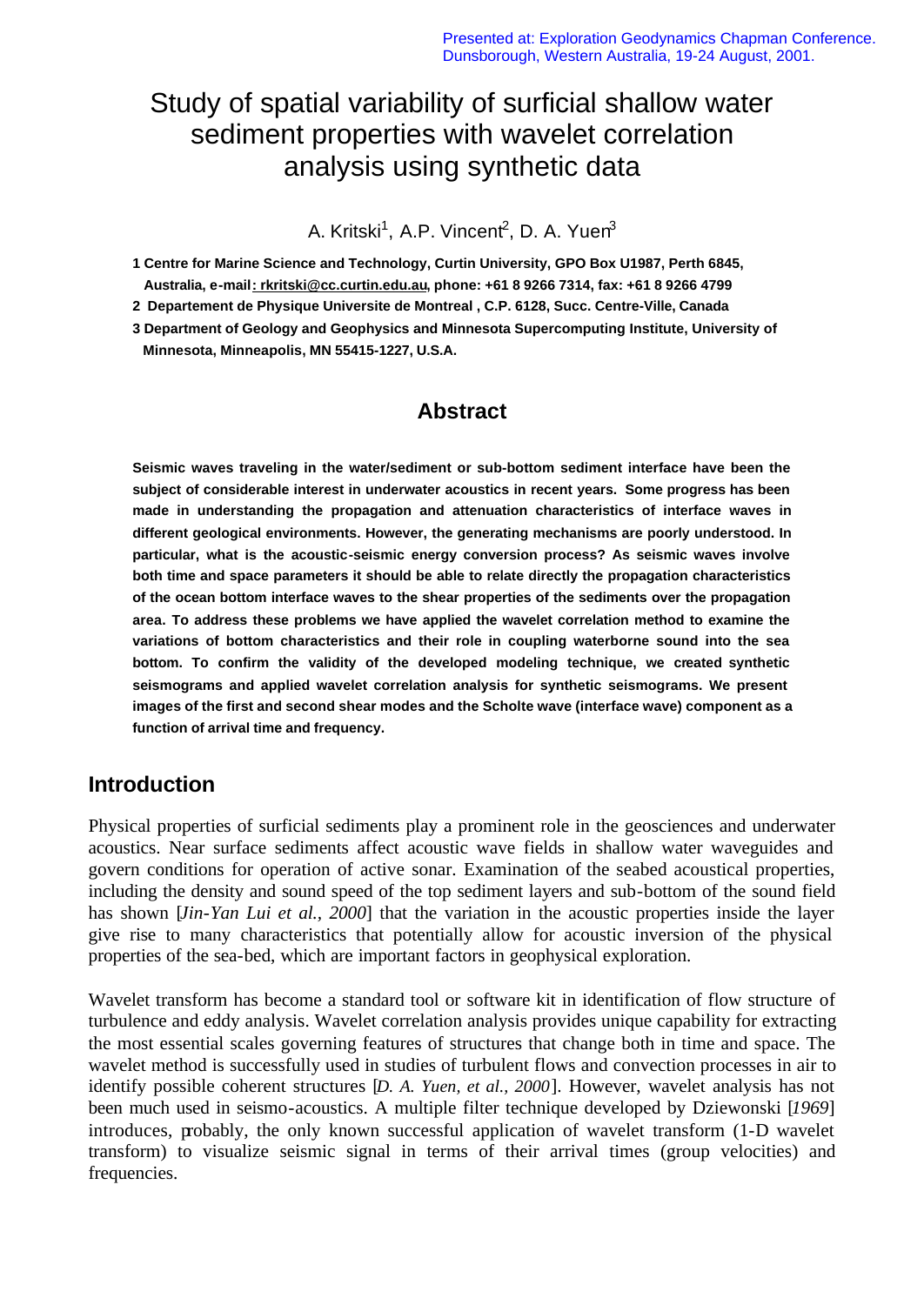## **Motivation and Objectives**

The major motivation and objective of this study is to apply wavelet analysis to study near surface sediments and develop a new diagnostic technique for extracting physical properties from seismic data. The proposed diagnostic technique will overcome limitations of the traditional methods, such as Fourier analysis and correlation analysis which only describe signals in terms of frequencies and time delay. The new technique will offer the potential of extracting the essence of various structures from any type of seismo-acoustic fields, which are normally lost when using traditional analysis.

The main outcomes are expected in two categories: 1) development of the near surface sediments structure from the wavelet correlation analysis of simulation and experimental data 2) development of numerical methods, algorithms, and software based on wavelet correlation bases, allowing inversion of physical properties of sediments from standard seismic data.

#### **Methodology**

Synthetic time series of pulse modeling were done by Fourier synthetics from wave-number integration. The results of the propagation modeling from the sea bottom hydrophone perform first and second shear modes (at about 3 and 4 Hz) and the Scholte wave (interface wave) component centered at 2 Hz. The aim was to construct an environment that would lead to dispersion characteristics in agreement with the experimental results we have from out shallow water trial in May, 2001 (Rottnest Island). Using explosives as sound sources, a shallow water experiment was carried out in which the propagation along different interface paths was measured by an array of three receivers located in the middle water and on the sea bottom. To obtain realistic input data for the propagation models, continuos seismic profiles were run along the propagation path.

Results of the wavelet cross correlation analysis applied to the experimental and synthetic data were used to develop a geoacoustical model of the near top sediments along the trial profiles.

#### **Summary**

We have presented results of applying the wavelet correlation analysis to study the shear properties of marine sediments. Developed technique applied to synthetic data gives a performance of different modes and types of seismic waves (first and second shear modes and Scholte waves) in terms of their arrival times (group velocities) and frequencies (Figure 1, 2, 3).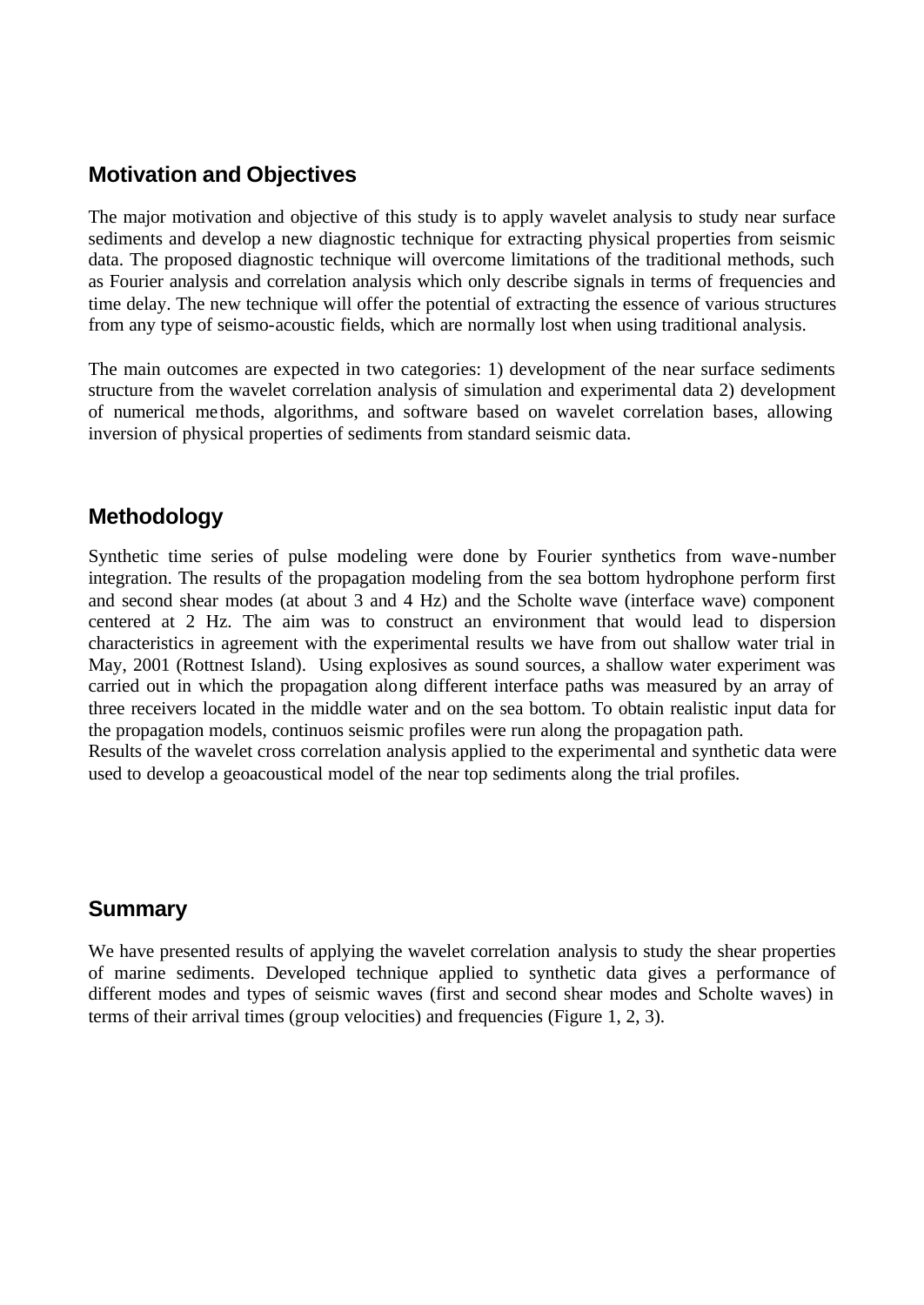

**Figure 1. Synthetic data (receivers are distanced at 0.5, 1.0, 1.5, 2.0, and 2.5 km from the source).**



**Figure 2. Result of applying of the wavelet method for the synthetic data (for the receiver distanced at 2.5 km from the source).**